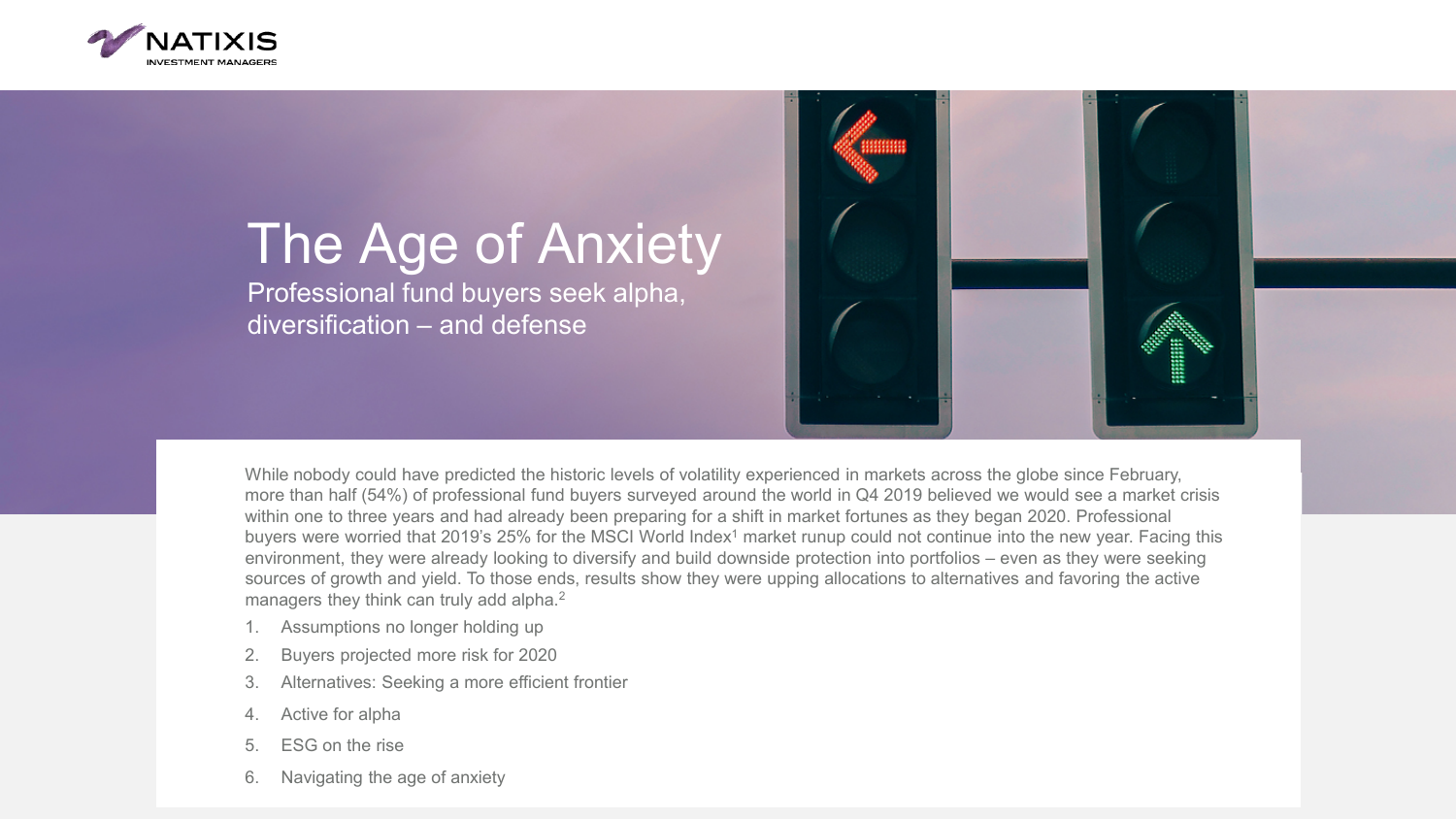### About the survey

Natixis 2019 Global Survey of Professional Fund Buyers, conducted by CoreData Research in October and November 2019. Survey included 400 respondents in 23 countries through North America, Latin America, Asia, the United Kingdom and EMEA (Europe, Middle East and Africa).

> **The professional fund buyers in the survey, who are researchers and analysts responsible for the fund selection process, work in a variety of institutions at the following types of organizations:**



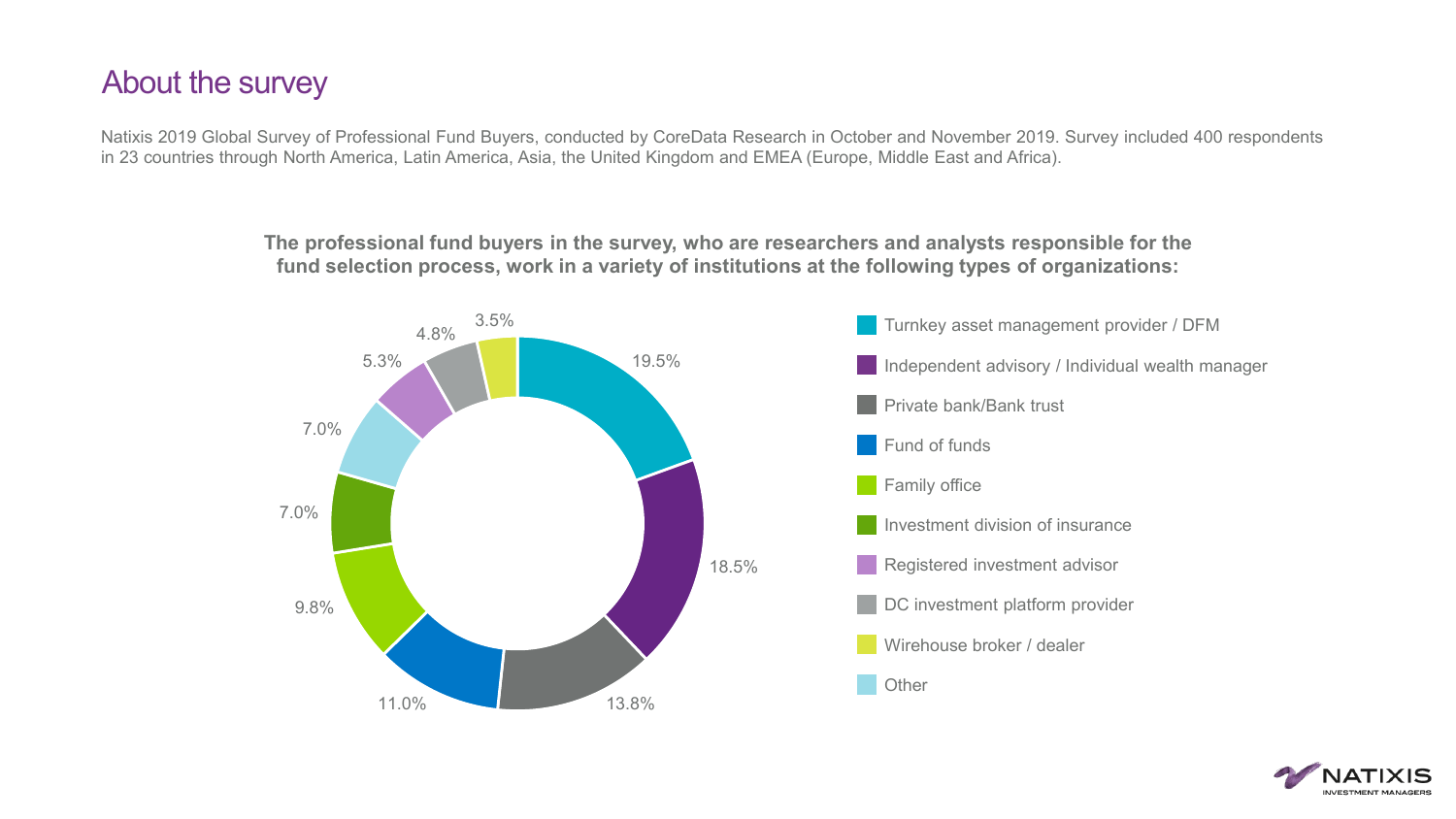Portfolio allocations are locked in for the long term



43.6% Equities 34.3% Fixed Income 14.1% Alternatives 5.8% Cash 2.3% Other



42.6% Equities 34.0% Fixed Income 15.2% Alternatives 5.9% Cash 2.3% Other



Portfolio allocations are locked in for the long term. Fund buyers were not projecting any significant shifts, with allocations within about a percentage point of 2019 projections.

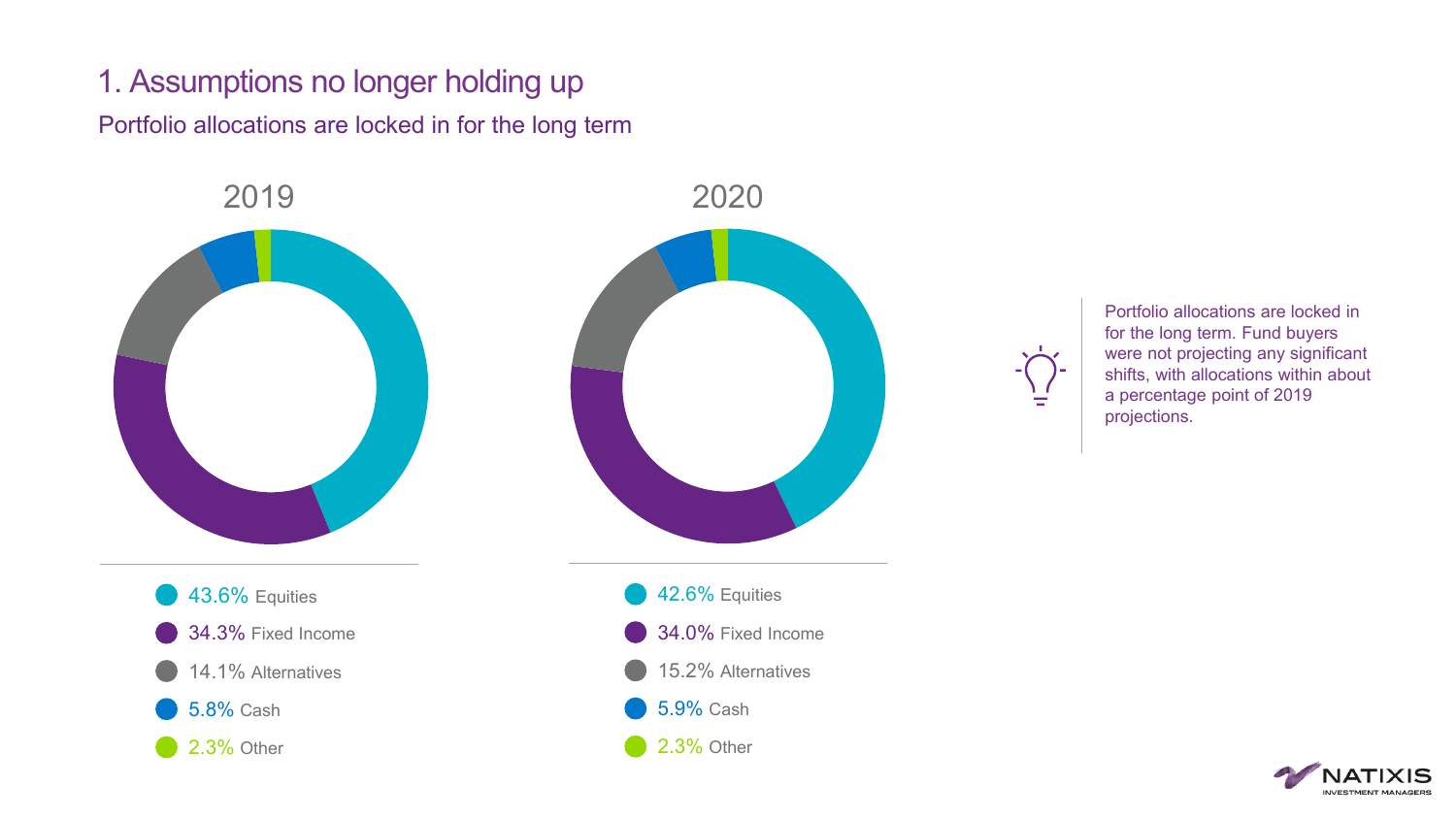Fund buyers' allocation plans for 2020

|                     |                                                          | Increase        | No Change | <b>Decrease</b>          | Do Not Invest |
|---------------------|----------------------------------------------------------|-----------------|-----------|--------------------------|---------------|
| Equity              | <b>Emerging Market Equities</b>                          | $\triangle$ 38% | 33%       | $\blacktriangledown$ 14% | $\times$ 15%  |
|                     | <b>European Equities</b>                                 | $\triangle$ 34% | 29%       | $\blacktriangledown$ 26% | <b>X</b> 11%  |
|                     | Asia-Pacific Equities                                    | $\triangle$ 26% | 45%       | $\blacktriangledown$ 16% | $\times$ 14%  |
|                     | <b>Global Equities</b>                                   | $\triangle$ 23% | $-43%$    | $\blacktriangledown$ 20% | <b>X</b> 15%  |
|                     | <b>US Equities</b>                                       | $\triangle$ 22% | 27%       | $\blacktriangledown$ 44% | $\times$ 7%   |
| <b>Fixed Income</b> | <b>Emerging Market Debt</b>                              | $\triangle$ 28% | 29%       | 16%                      | <b>X</b> 27%  |
|                     | Investment Grade Corporate Debt                          | $\triangle$ 24% | 37%       | $\blacktriangledown$ 29% | <b>X</b> 11%  |
|                     | Government-Related<br>(Sovereign Debt, Treasury)         | $\triangle$ 22% | 31%       | $\blacktriangledown$ 37% | <b>X</b> 11%  |
|                     | <b>Green Bonds</b>                                       | $\triangle$ 21% | 21%       | 2%                       | <b>X</b> 56%  |
|                     | <b>High Yield Corporate Debt</b>                         | $\triangle$ 19% | 30%       | $\blacktriangledown$ 34% | <b>X</b> 18%  |
|                     | <b>Securitized Debt</b><br>(Mortgage-Backed Bonds, etc.) | $\triangle$ 15% | 38%       | $\blacktriangledown$ 20% | <b>X</b> 28%  |
| Alternatives        | <b>Private Equity</b>                                    | $\triangle$ 28% | 25%       | $\blacktriangledown$ 10% | <b>X</b> 36%  |
|                     | Real Estate / REITs                                      | $\triangle$ 27% | 35%       | $\blacktriangledown$ 17% | $\times$ 21%  |
|                     | Infrastructure                                           | $\triangle$ 24% | 29%       | $\blacktriangledown$ 10% | <b>X</b> 37%  |
|                     | <b>Hedge Fund Strategies</b>                             | $\triangle$ 22% | 31%       | $\blacktriangledown$ 18% | <b>X</b> 30%  |
|                     | <b>Private Debt</b>                                      | $\triangle$ 21% | 25%       | $\blacktriangledown$ 13% | <b>X</b> 41%  |
|                     | Commodities                                              | $\triangle$ 18% | 31%       | $\blacktriangledown$ 12% | $\times$ 39%  |
|                     | Other                                                    | $\triangle$ 3%  | 16%       | $\blacktriangledown 5\%$ | <b>X</b> 76%  |
|                     | Cash                                                     | $\triangle$ 20% | $-52%$    | $\blacktriangledown$ 18% | <b>X</b> 10%  |



Fund buyers' allocation plans reveal that they had expected equity-market leadership to shift from North America to emerging markets and Europe. Given the severity of the global downturn this clearly isn't unfolding now, but it's likely buyers will return to strategy at some point the future.



With developed market sovereign bonds paying low to negative yields and credit spreads compressed, the yields on EM debt likely look attractive by comparison. This is especially true now, given that central bankers are making rate cuts a critical first line of defense in shoring up markets



Interest in alternatives grows as alternatives are expected to make up about 15% of buyers' portfolios in 2020 as buyers look for sources of return and yield with the potential to diversify their portfolio.



Blue highlighting is for illustrative purposes only to call attention to larger decreases in allocation.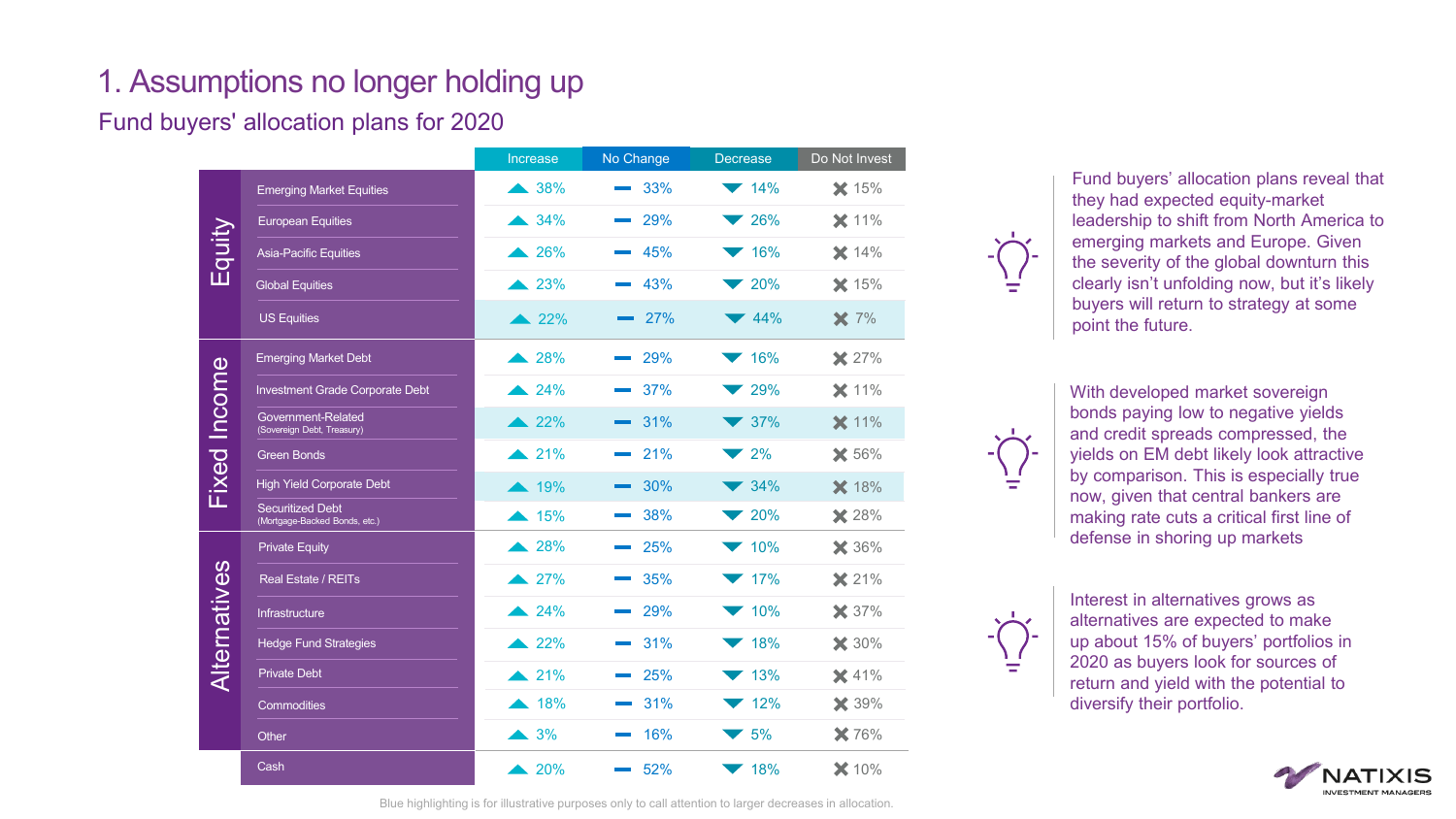#### Sector preferences reveal a neutral outlook





Buyers' sector preferences indicate expectations for weak economic growth. Few buyers expect the pro-cyclical materials and industrials sectors to outperform, while they're most optimistic about sectors with strong secular growth drivers.

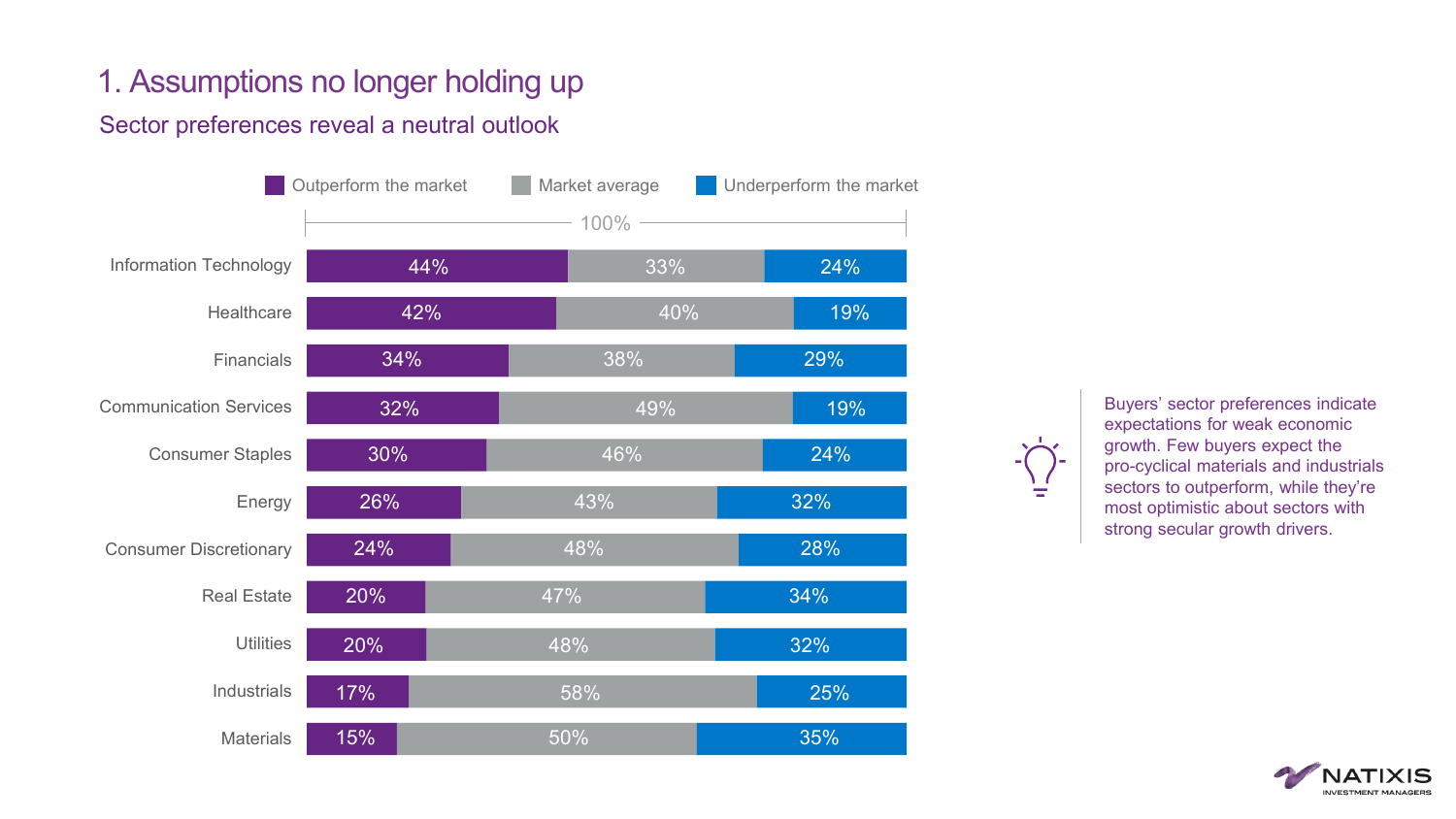Buyers are more concerned about negative market factors

In the absence of strong economic growth, buyers are more concerned about negative drivers of market performance than they are the positive drivers. **Top 5 Negative** 75% Trade disputes 61<sup>%</sup> Hard Brexit 60% Slow economic growth 57% Asset bubbles High correlation between asset classes 51% **Top 5 Positive** 39% Interest rate movements 33% US presidential election 21% Low yield environment  $15%$  Asset bubbles 11% Currency/FX volatility

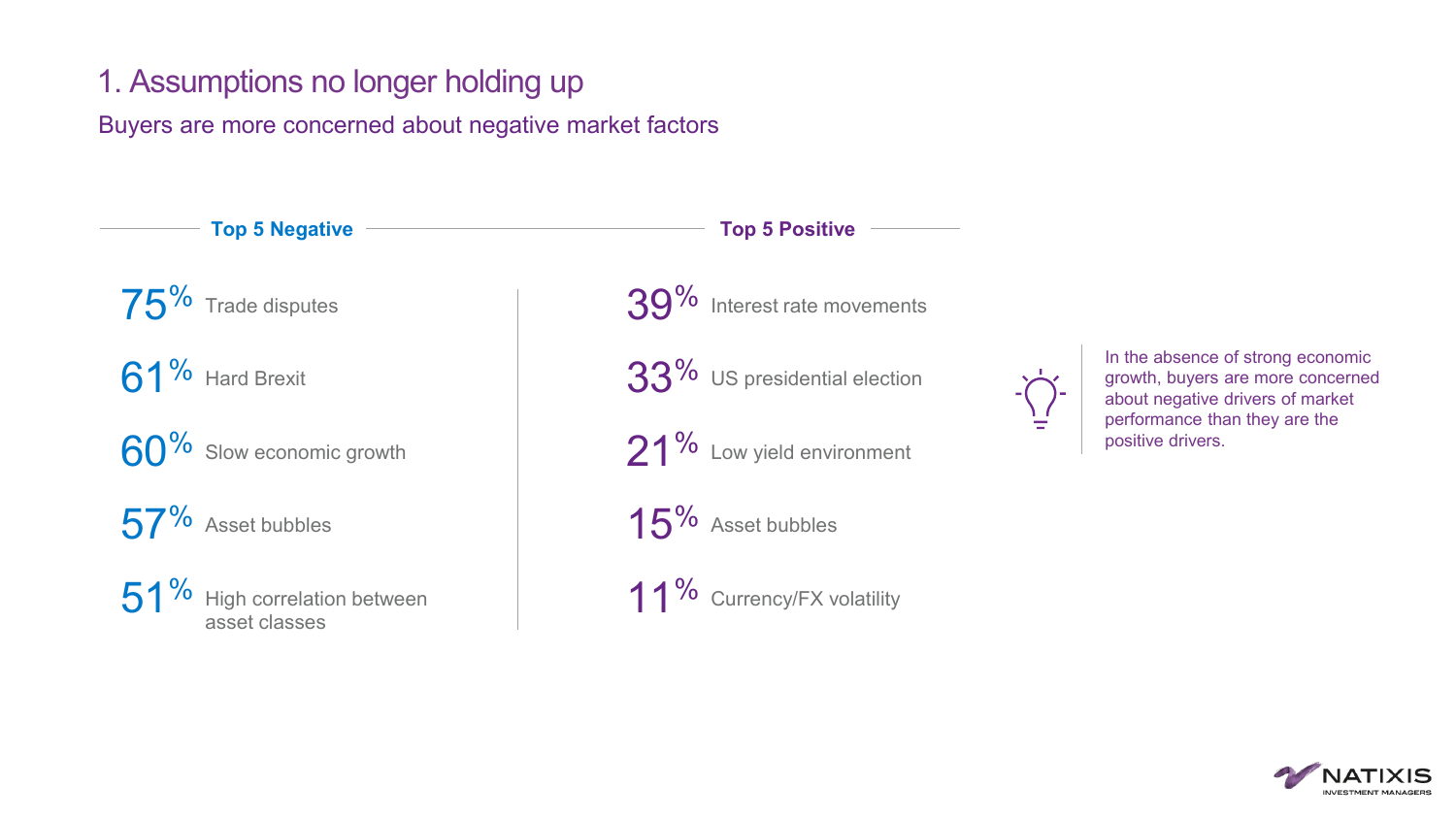#### Near-term and long-term risks ahead

- While many buyers expected increased market risks including higher equity volatility (79%), bond volatility (72%) and currency volatility (59%) few could have foreseen a crisis in this order of magnitude.
- Many pointed to interest rates as one of the drivers of market risk, and buyers worried that central banks had few tools left to address a crisis or economic downturn if one occurs.
- Liquidity issues were also cited as a reason for higher volatility. Post-crisis regulations have restricted liquidity in the bond and cash markets, highlighted by the spike in the rates on US repurchase agreements last fall.
- The rise of passive investment strategies has created a mismatch between the liquidity of the vehicles and their underlying securities.



Looking out to the future, 54% saw a global financial crisis looming within one to three years. To most, a market crisis wasn't a question of if but when, as three-quarters (73%) forecasted a crisis within five years. This may be an outgrowth of the central bank-driven market environment: In essence, buyers figured that yesterday's policies would keep working until they didn't.

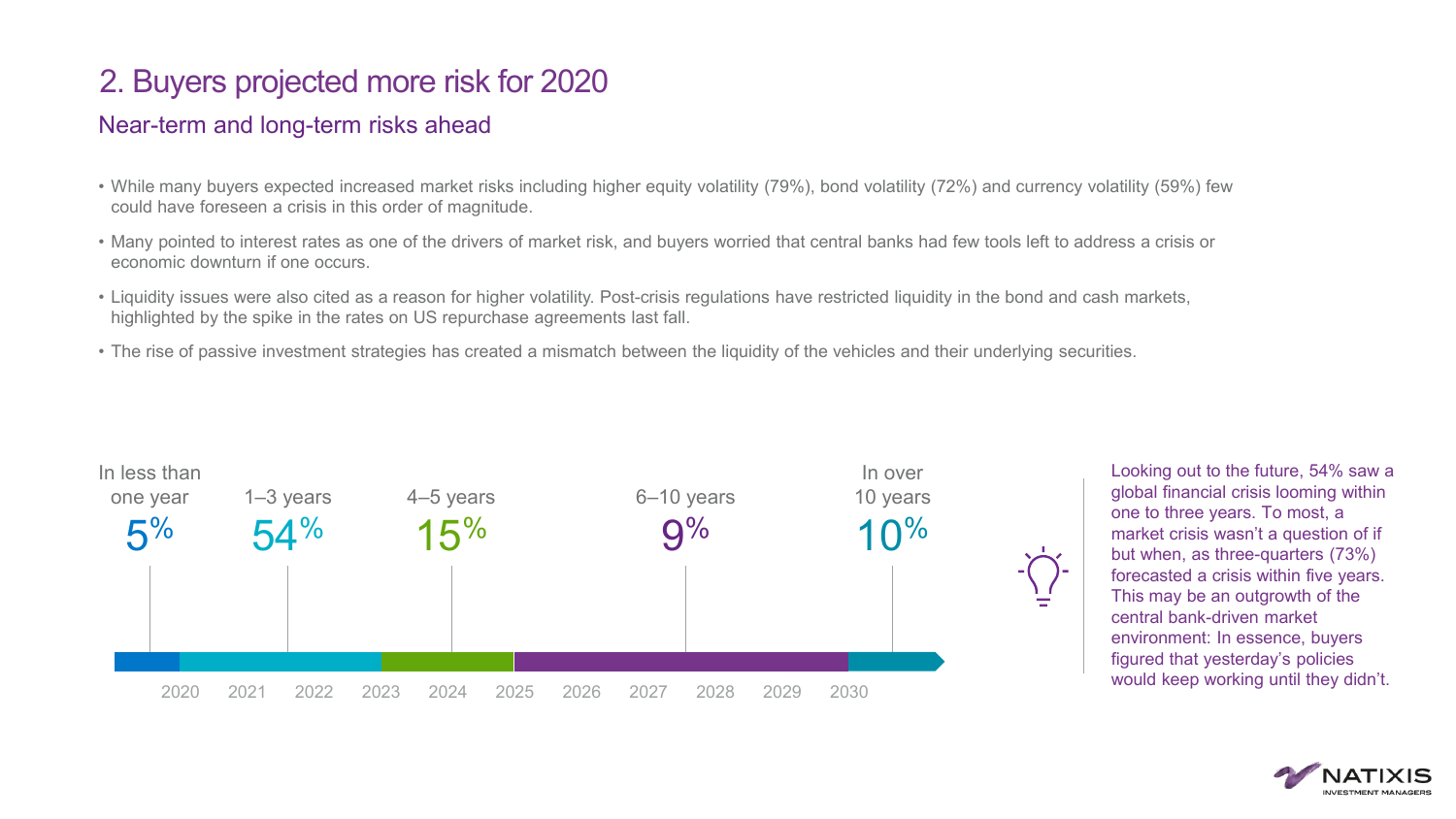#### Investors may not be prepared for risk

When investors don't understand and prepare for risk, they can panic when the markets get volatile. They can make emotional decisions that damage the progress they've made against their long-term financial goals.

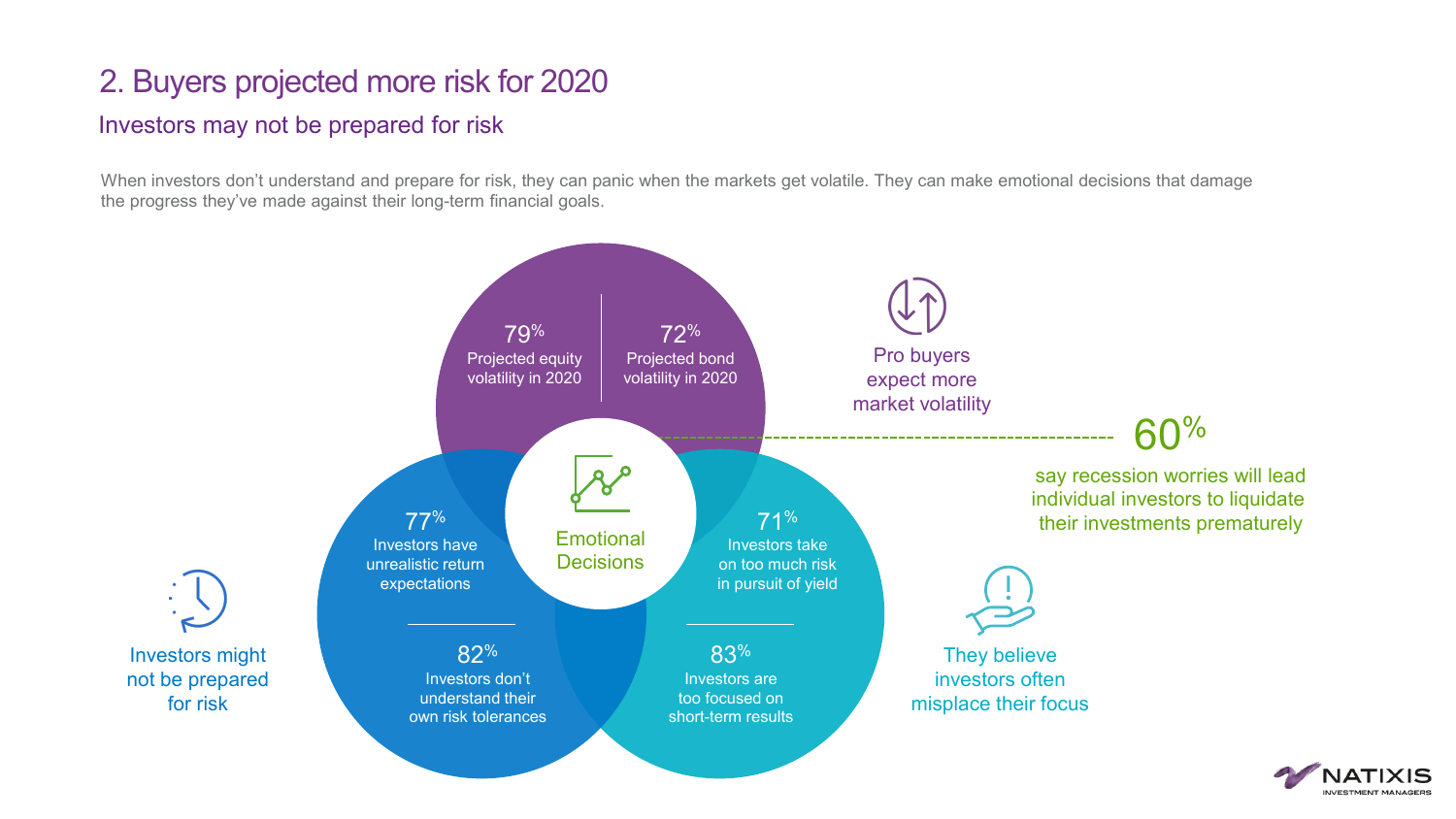Top 5 portfolio risks by region





Volatility and interest rates were cited as the top portfolio risks globally, but there are distinct regional differences. The UK cited liquidity as the top portfolio risk, while the credit crunch was tied with volatility for the top spot in Latin America.

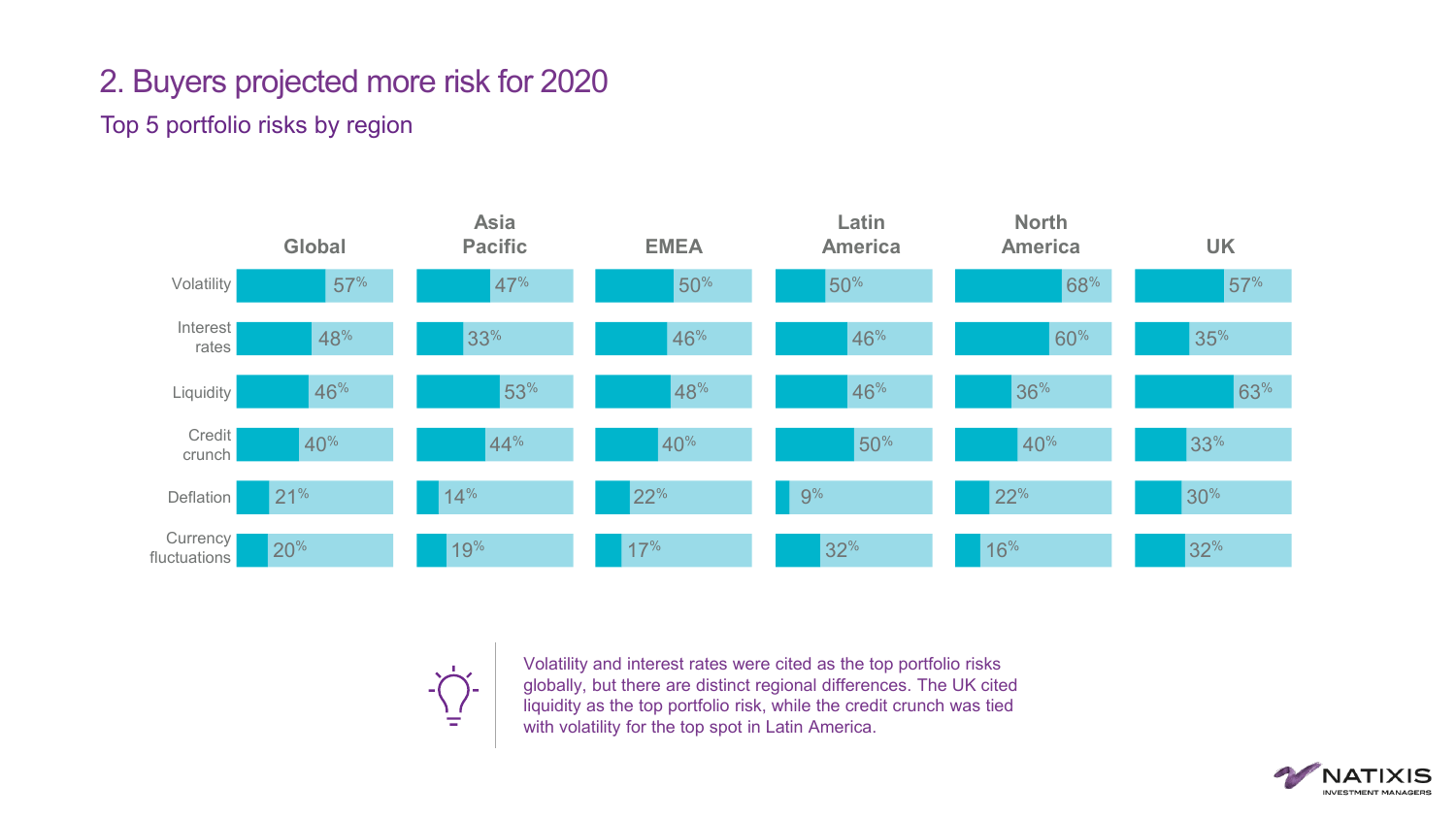### Election year sparked geopolitical concerns

#### **1. Performance impact of the US presidential election**

- Globally, fund buyers are split with about one-third believing there will be a positive impact (33%), negative impact (29%) or no impact (38%) on portfolio performance.
- **2. The campaign will be a source of volatility**
	- Globally, 66% believe the campaign will result in market turbulence.
	- Asian professional fund buyers (72%) were most likely to project campaign-induced volatility, but the UK (69%) and North America (68%) are not far behind in their concerns.

#### **3. Market reaction to a new president**

- About half see a favorable market reaction for a change in leadership; regional differences vary greatly.
- Only 35% in North America see an upside, while Latin America (64%), Asia (56%), Europe (50%) and the UK (41%) see markets rallying for a new US president.

#### **4. A Democratic sweep of Congress**

- Nearly 6 in 10 project a negative impact from this scenario. North America (70%), EMEA (58%) and the UK (54%) have the strongest negative reaction.
- Asia (47%) and Latin America (36%) see negatives in a Democratic sweep.
- **5. The global problem of foreign election interference**
	- Seven in ten professional fund buyers believe election interference is an increasing problem. Eight out of ten in North America agree.

#### **Top 5 measures to counter geopolitical risk**

| $1_{\cdot}$ | <b>Scenario analysis</b>                    | 51% |
|-------------|---------------------------------------------|-----|
| 2.          | <b>Capital buffers/reserves</b>             | 45% |
| 3.          | More nimble/agile<br>approach               | 37% |
| 4.          | Establish criteria for<br>prioritizing risk | 34% |
| 5.          | Create signposts for<br>tracking risk       | 25% |

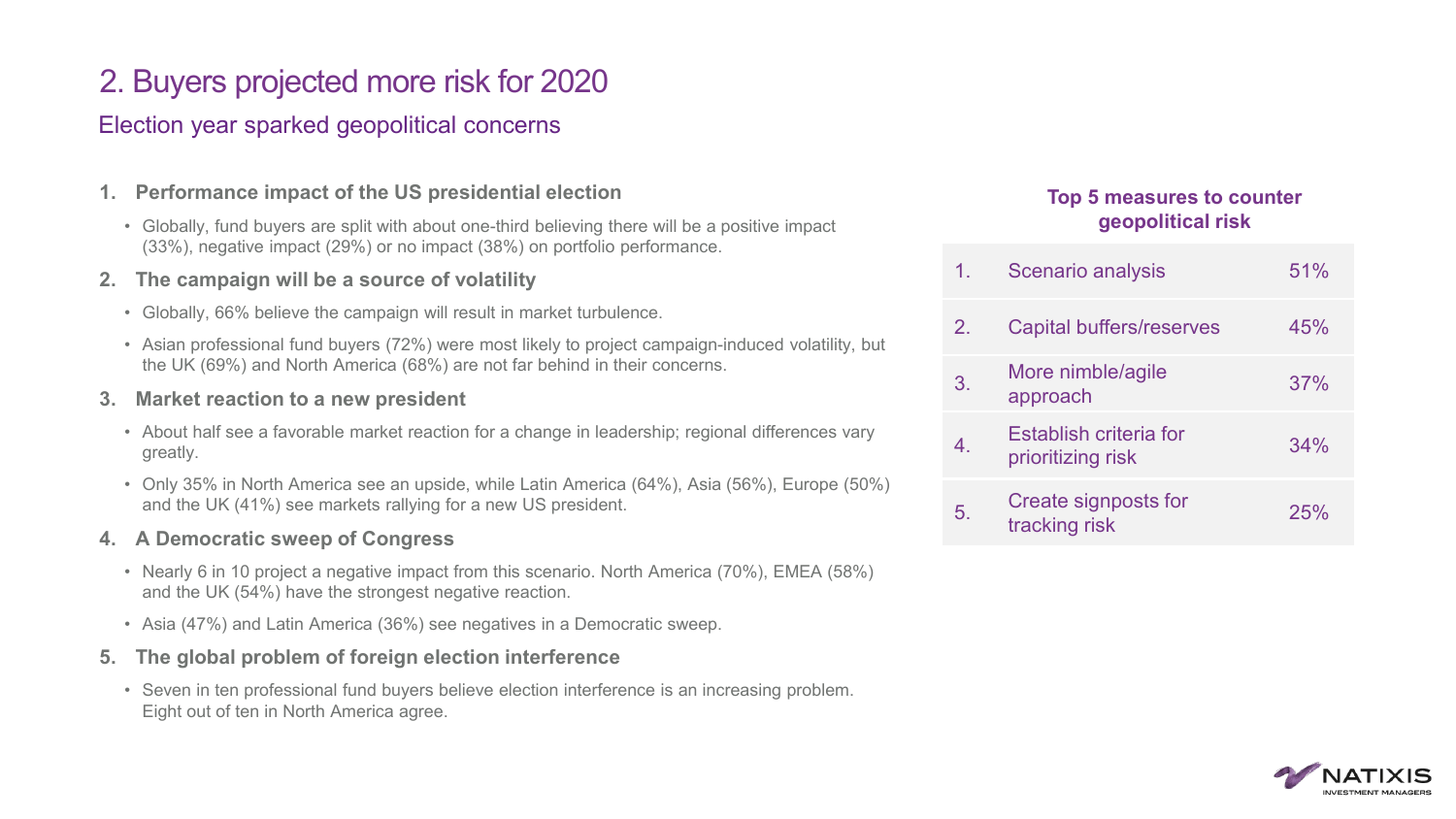### 3. Alternatives: Seeking a more efficient frontier

- 7 in 10 professional fund buyers (73%) are willing to underperform their peers in exchange for greater downside protection.
- 61% say an allocation to alternatives is a must in the current market environment.
- 8 in 10 buyers (82%) say low yields from bonds will trigger a shift towards alternatives.

**Fund buyers who are either maintaining or increasing allocations to alternatives:**



 $-0.54%$ 

Real estate / REITs

Private equity

JJ 53%

**Infrastructure** 



Buyers are looking to wring growth and yield out of their portfolios, with a greater emphasis on downside protection. The hunt for yield likely explains the interest in incomerelated alternative assets such as infrastructure, real estate and private debt.



49%

Hedge funds

**Commodities** 

Private debt

 $\odot$ 

 $6\%$ 

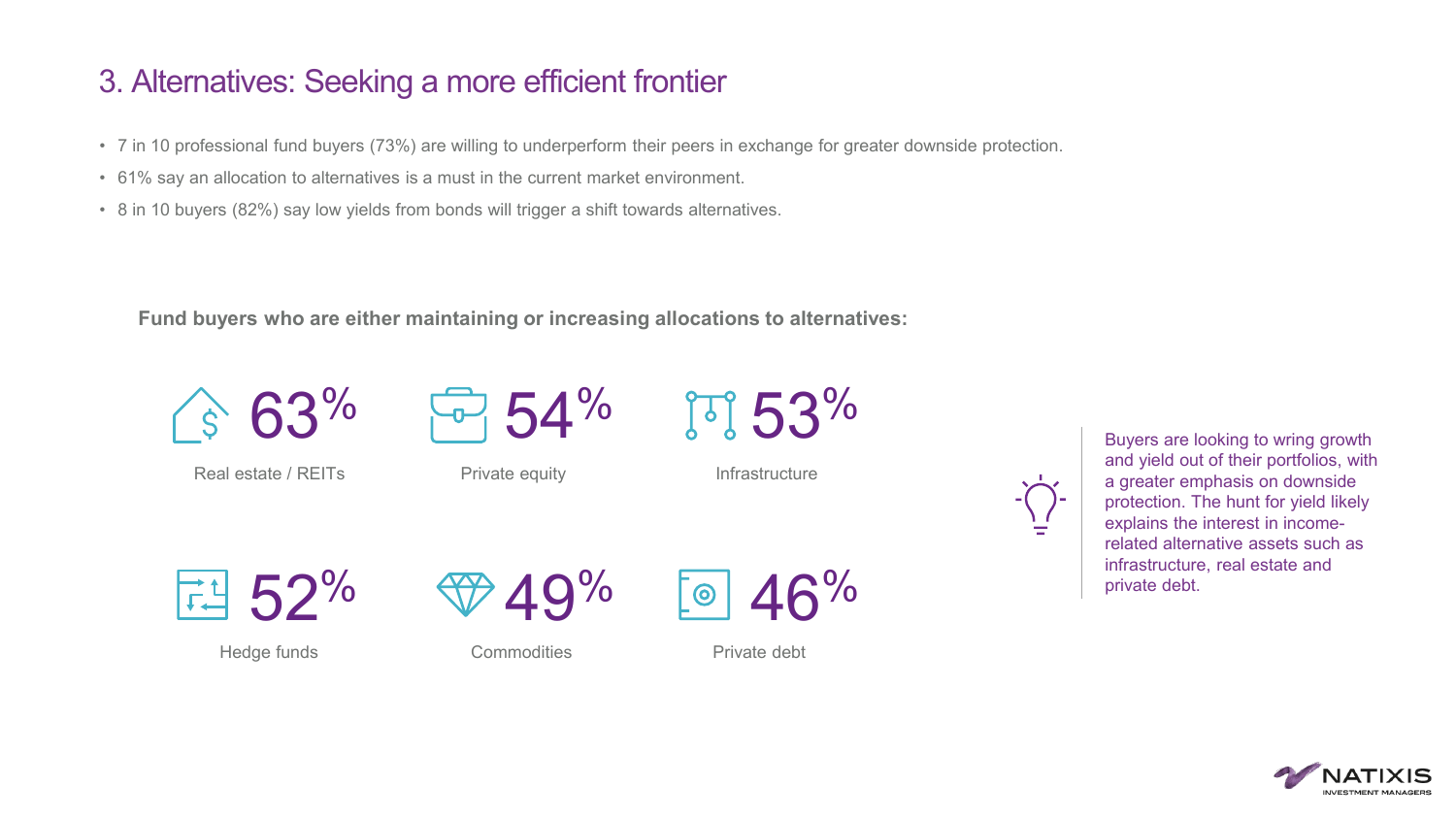### 4. Active for alpha

Professional fund buyers see a market primed for active management



Professional fund buyers think the climate they projected favors active management, likely because they think greater dispersion and volatility will give active managers opportunity to find value. They also identify the popularity of passive investments as a potential source of systemic risk and volatility, which may exacerbate the effects of the current downturn just as it may have amplified the previous run-up.

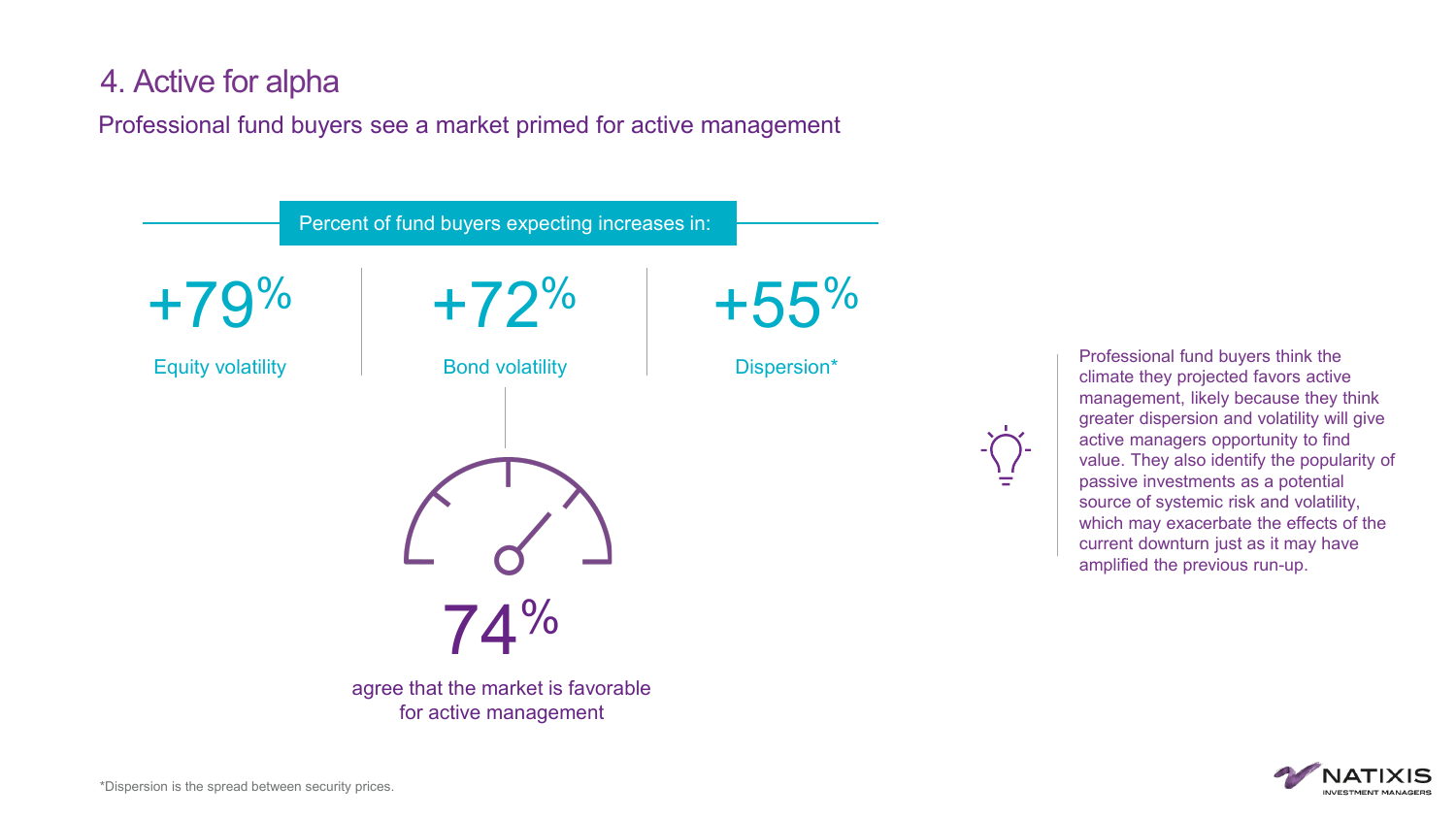### 4. Active for alpha

Buyers maintaining majority allocation to active investments





More than three-quarters (77%) of professional fund buyers say alpha has become harder to obtain, so 75% are willing to pay higher fees for potential outperformance. Fund buyers predict active investments will remain as dominant in portfolios three years from now as they are today.

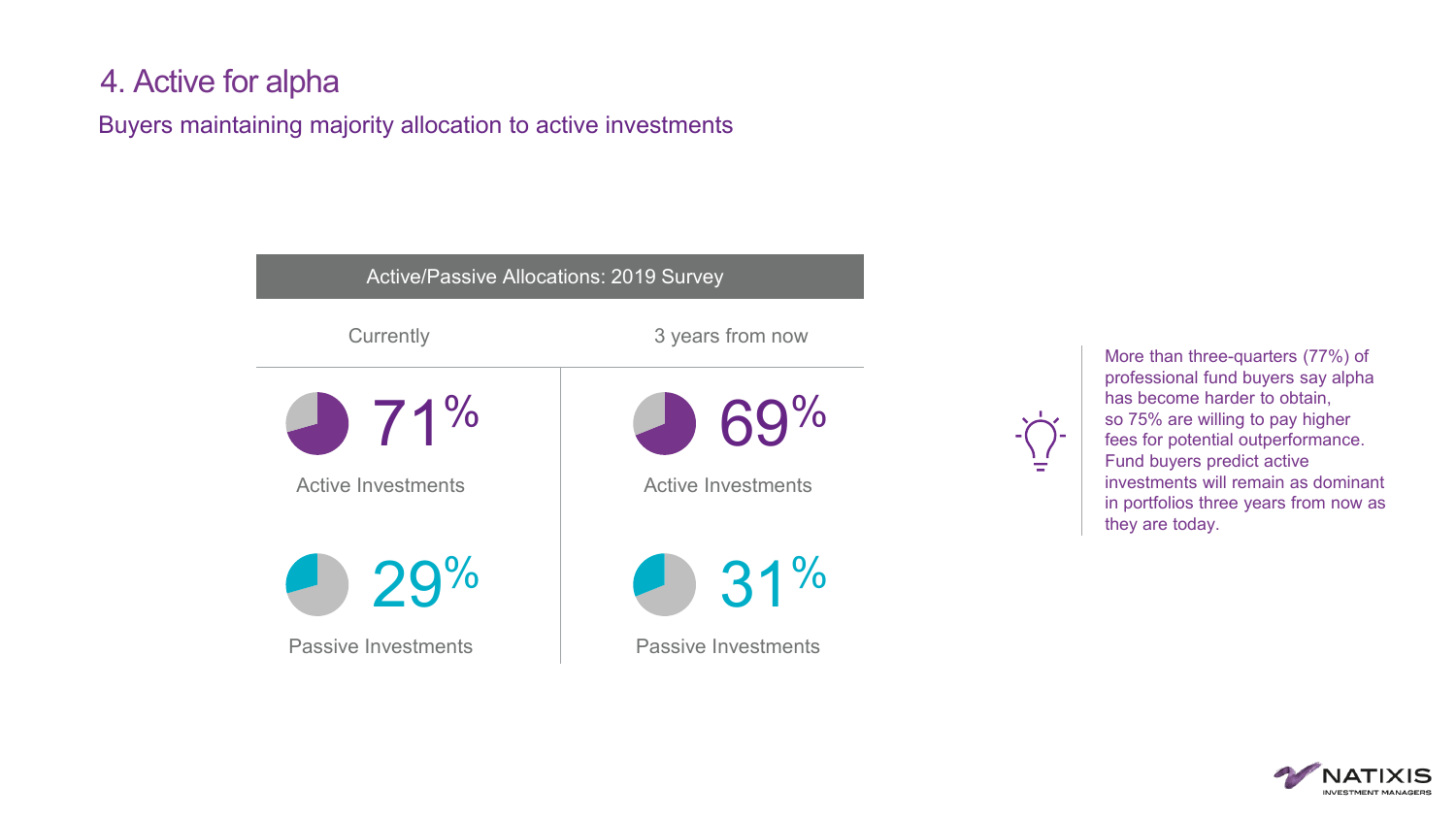### 5. ESG on the rise

#### The investment case for ESG clearer to more buyers

• Buyers are feeling demand from clients and want to align their investment strategies with investor values (62%).

• Europe has pioneered the implementation of ESG and continues to take the lead, with higher rates of implementation and active ownership, in which investment firms enter into a dialogue with companies around ESG issues, exercising both ownership rights and voice to effect change.

|                                                                               | $2017*$ | 2019 | <b>Increase</b> |
|-------------------------------------------------------------------------------|---------|------|-----------------|
| ESG can help alpha                                                            | 45%     | 56%  | 11%             |
| <b>ESG will be standard</b><br>practice for all managers<br>within five years | 51%     | 67%  | 16%             |
| <b>ESG helps mitigate risk</b>                                                | 45%     | 56%  | 11%             |

When asked about their firms' take on environmental, social and governance-related investing, buyers' responses suggest they increasingly see the investment case for ESG.

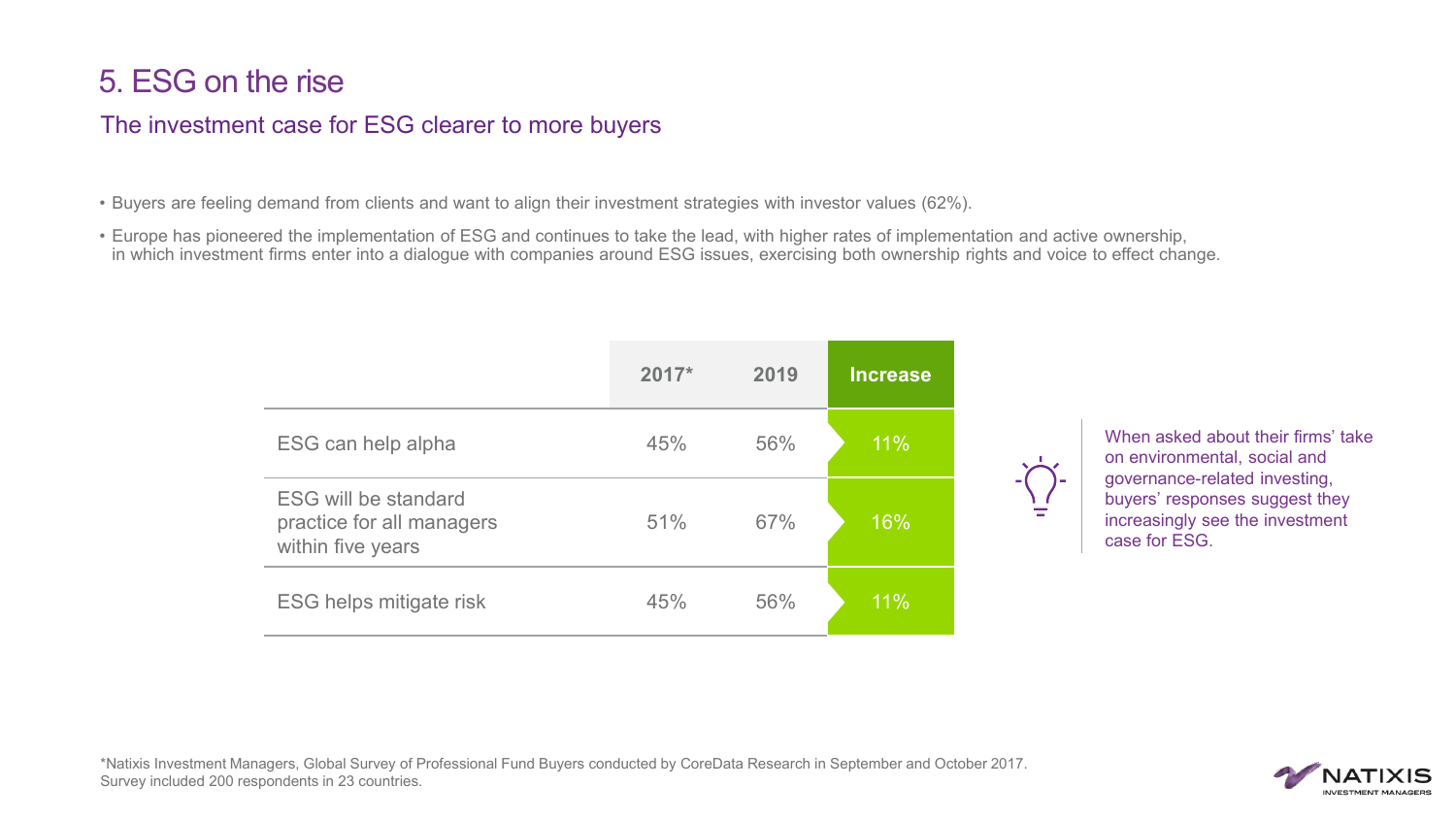### 5. ESG on the rise

Professional fund buyers are implementing ESG in a variety of ways



Avoiding investments based on traditional moral values, standards and norms



Incorporating ESG considerations where material to investment analysis



Preferring companies with better or improving ESG performance compared to peers



Investing that is based on trends, such as social, industrial, and demographic trends



Investing with the intent to generate and measure ESG benefits alongside financial return



Entering a dialogue with companies on ESG issues; exercising ownership rights to effect change



Two-thirds of professional fund buyers say their firm is integrating ESG into its client offering. One in five say ESG can help minimize headline risk (22%), generate high risk-adjusted returns over the long term (21%) and benefit from new sources of diversification (19%).

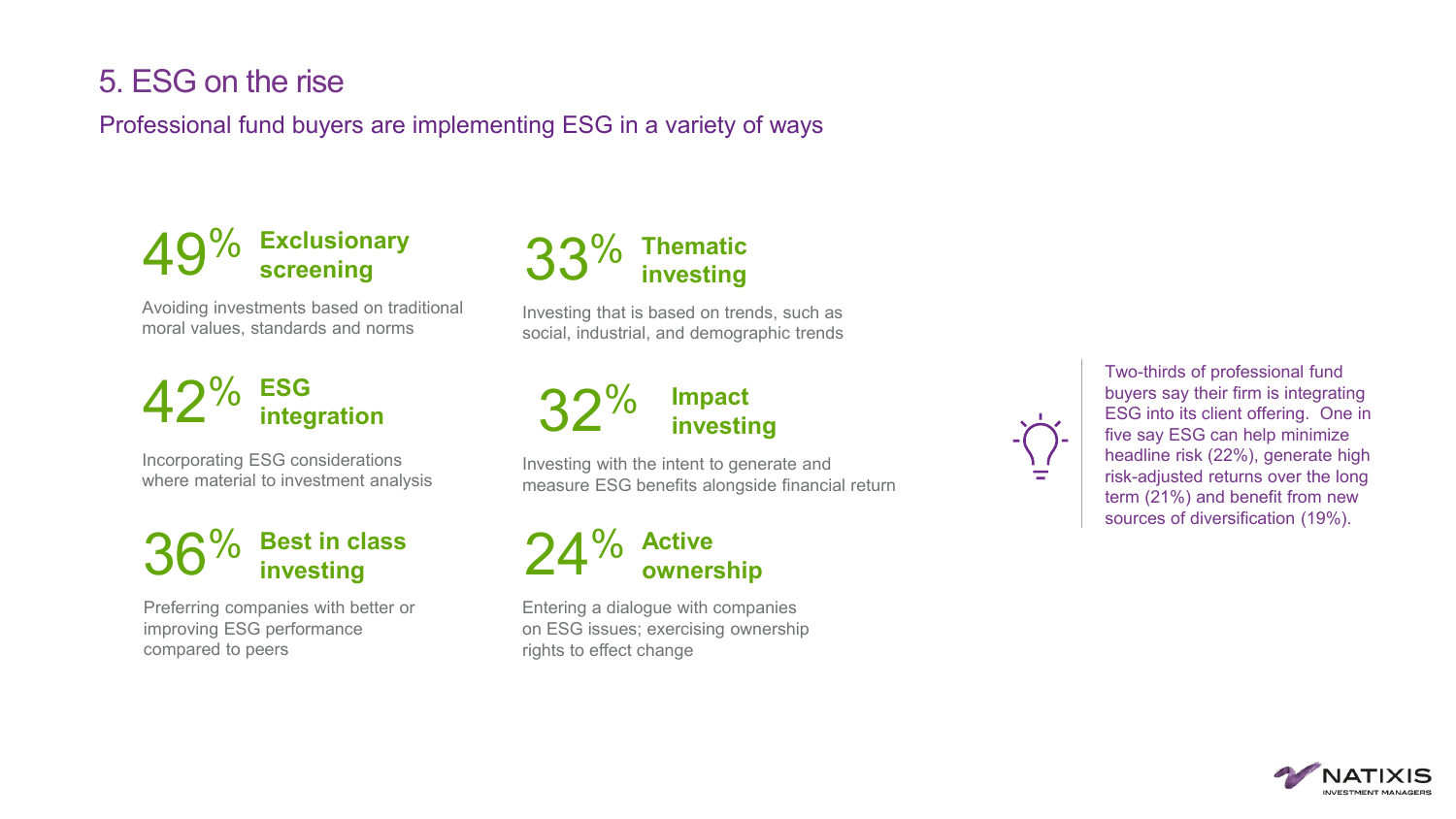## Navigating the age of anxiety

- **1. Assumptions no longer holding up** Portfolio allocations are locked in for the long term, and in the absence of strong economic growth, buyers were more concerned about negative drivers of market performance than they are the positive drivers.
- **2. Buyers projected more risk for 2020**  In a year of predicted higher volatility, more than half of professional fund buyers saw a global financial crisis looming within one to three years.
- **3. Alternatives: Seeking a more efficient frontier** Buyers are looking to wring growth and yield out of their portfolios, with a greater emphasis on downside protection.
- **4. Active for alpha**  More than three-quarters (77%) of professional fund buyers say alpha has become harder to obtain, so 75% are willing to pay higher fees for potential outperformance.
- **5. ESG on the rise** Professional fund buyers are increasingly seeing the investment case for ESG.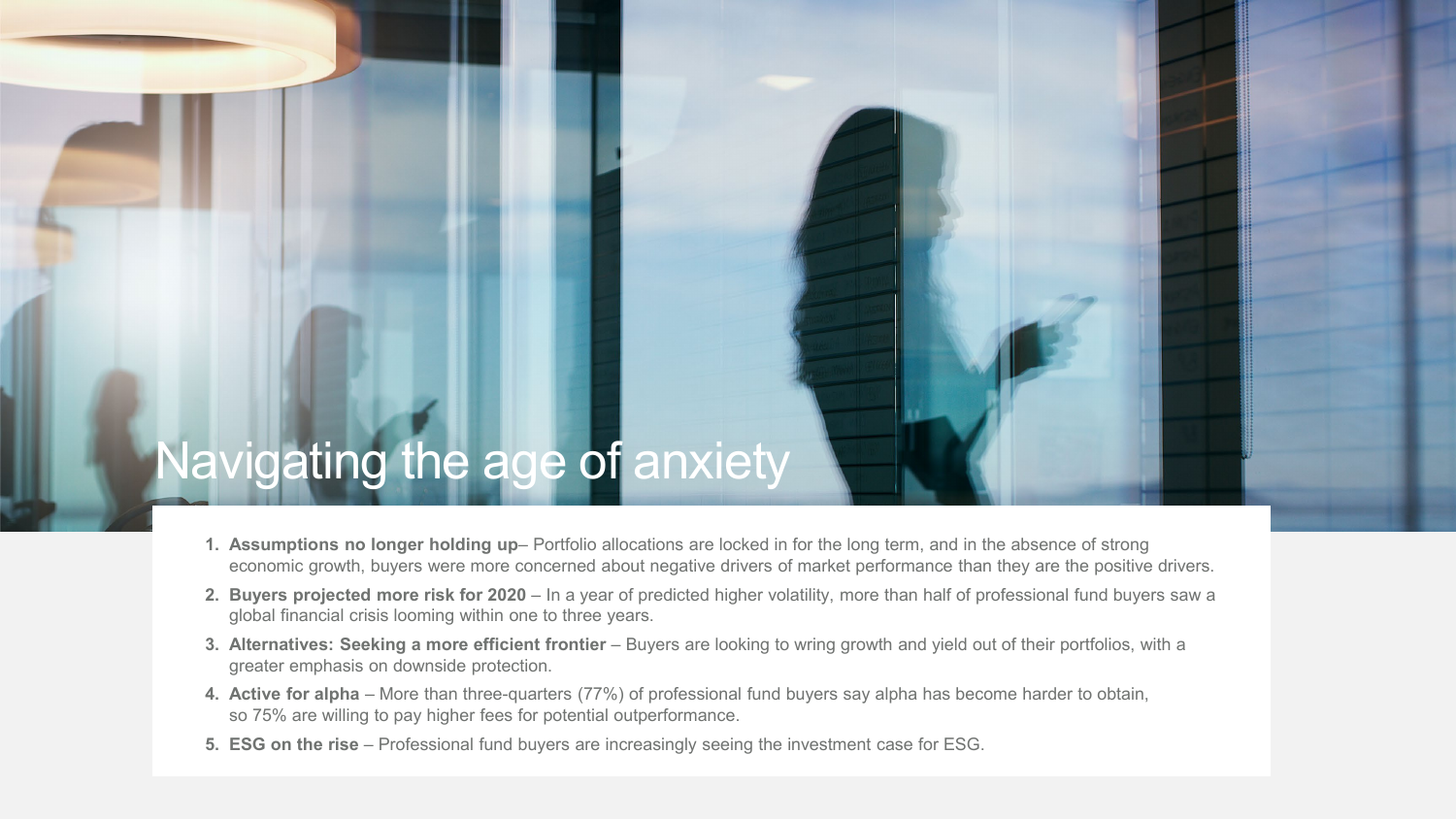#### **IMPORTANT INFORMATION**

1 MSCI World Index (Net) is an unmanaged index that is designed to measure the equity market performance of developed markets. It is comprised of common stocks of companies representative of the market structure of develop countries in North America, Europe, and the Asia/Pacific Region. The index is calculated without dividends, with net or with gross dividends reinvested, in both U.S. dollars and local currencies. You cannot invest directly investments, do not incur fees and expenses and are not professionally managed.

2 Alpha is a measure of the difference between a portfolio's actual returns and its expected performance, given its level of systematic market risk. A positive alpha indicates outperformance and negative alpha indicates un the portfolio's level of systematic risk.

This material is provided for informational purposes only and should not be construed as investment advice. The views and opinions expressed are as of March 3, 2020 and may change based on market and other conditions. Ther assurance that developments will transpire as forecasted, and actual results may vary.

All investing involves risk, including the risk of loss. No investment strategy or risk management technique can guarantee return or eliminate risk in all market environments. Investment risk exists with equity, fixed inco investments. There is no assurance that any investment will meet its performance objectives or that losses will be avoided.

Commodity-related investments, including derivatives, may be affected by a number of factors including commodity prices, world events, import controls, and economic conditions and therefore may involve substantial risk of

Diversification does not guarantee a profit or protect against a loss. There is no guarantee that a diversified portfolio will enhance overall returns or outperform a non-diversified portfolio. Asset allocation does not en loss.

The data shown represents the opinion of those surveyed, and may change based on market and other conditions. It should not be construed as investment advice.

Unlike passive investments, there are no indexes that an active investment attempts to track or replicate. Thus, the ability of an active investment to achieve its objectives will depend on the effectiveness of the investm

Alternative investments involve unique risks that may be different than those associated with traditional investments, including illiquidity and the potential for amplified losses or gains. Investors should fully understan investment prior to investing.

An index fund is a type of mutual fund with a portfolio constructed to match or track the components of a financial market index.

Sustainable investing focuses on investments in companies that relate to certain sustainable development themes and demonstrate adherence to environmental, social and governance (ESG) practices; therefore the universe of i be limited and investors may not be able to take advantage of the same opportunities or market trends as investors that do not use such criteria. This could have a negative impact on an investor's overall performance depen investments are in or out of favor.

You cannot invest directly in an index. Indexes are not investments, do not incur fees and expenses and are not professionally managed.

Volatility management techniques may result in periods of loss and underperformance, may limit the Fund's ability to participate in rising markets and may increase transaction costs.

This document may contain references to copyrights, indexes and trademarks that may not be registered in all jurisdictions. Third party registrations are the property of their respective owners and are not affiliated with or any of its related or affiliated companies (collectively "Natixis"). Such third party owners do not sponsor, endorse or participate in the provision of any Natixis services, funds or other financial products.

The index information contained herein is derived from third parties and is provided on an "as is" basis. The user of this information assumes the entire risk of use of this information. Each of the third party entities in creating index information disclaims all warranties (including, without limitation, any warranties of originality, accuracy, completeness, timeliness, non-infringement, merchantability and fitness for a particular purpose) information.

Outside the United States, this communication is for information only and is intended for investment service providers or other Professional Clients. This material must not be used with Retail Investors. This material may published, or reproduced, in whole or in part. Although Natixis Investment Managers believes the information provided in this material to be reliable, including that from third party sources, it does not quarantee the accu completeness of such information.

In the EU (ex UK and France): Provided by Natixis Investment Managers S.A. or one of its branch offices listed below. Natixis Investment Managers S.A. is a Luxembourg management company that is authorized by the Commission Surveillance du Secteur Financier and is incorporated under Luxembourg laws and registered under n. B 115843. Registered office of Natixis Investment Managers S.A.: 2, rue Jean Monnet, L-2180 Luxembourg, Grand Duchy of Lux Natixis Investment Managers S.A., Succursale Italiana (Bank of Italy Register of Italian Asset Management Companies no 23458.3). Registered office: Via Larga, 2 - 20122, Milan, Italy. Germany: Natixis Investment Managers S Zweigniederlassung Deutschland (Registration number: HRB 88541). Registered office: Im Trutz Frankfurt 55, Westend Carrée, 7. Floor, Frankfurt am Main 60322, Germany. Netherlands: Natixis Investment Managers, Nederlands (R number 50774670). Registered office: Stadsplateau 7, 3521AZ Utrecht, the Netherlands. Sweden: Natixis Investment Managers, Nordics Filial (Registration number 516405-9601 - Swedish Companies Registration Office). Registere Kungsgatan 48 5tr, Stockholm 111 35, Sweden. Spain: Natixis Investment Managers, Sucursal en España. Serrano n°90, 6th Floor, 28006 Madrid, Spain.

In France: Provided by Natixis Investment Managers International - a portfolio management company authorized by the Autorité des Marchés Financiers (French Financial Markets Authority - AMF) under no. GP 90-009, and a publ company (société anonyme) registered in the Paris Trade and Companies Register under no. 329 450 738. Registered office: 43 avenue Pierre Mendès France, 75013 Paris.

**In Switzerland:** Provided by Natixis Investment Managers, Switzerland Sàrl, Rue du Vieux Collège 10, 1204 Geneva, Switzerland or its representative office in Zurich, Schweizergasse 6, 8001 Zürich.